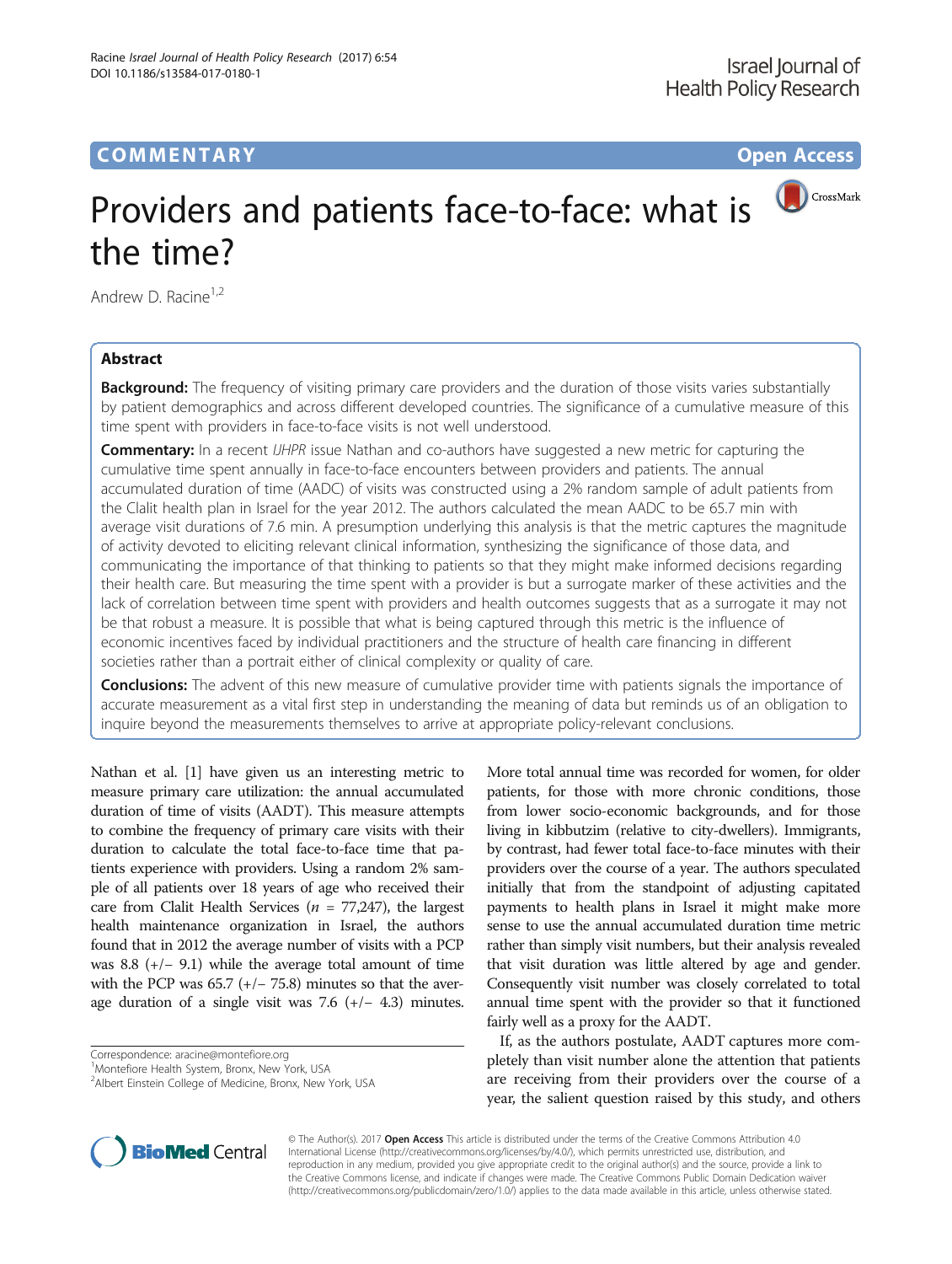like it, is why should we care to know this. If it is to guide allocation of resources either to payers or providers as one form of risk adjustment one must ask whether, once health status and diagnostic complexity is accounted for, would one run the risk of rewarding inefficiency to direct more resources to providers who, these other features held constant, are taking greater time to treat their patients. If, on the other hand, time spent with patients is itself a marker of quality then it might certainly make sense to fashion a payment schedule that encourages, to a point, greater time with patients at any given level of disease complexity. To answer these questions we must first arrive at some understanding of what exactly is being measured here.

Fifty years ago in the American Economic Review, William Baumol called our attention to the distinction between economic activity in which labor is primarily an instrument, "requisite for the attainment of the final product" and other fields of economic activity in which labor is itself the end product. [\[2](#page-2-0)] Throughout many succeeding years Baumol and his colleagues clarified that in the medium to long term productivity increases that take place in the former type of activity far outstrip those in the latter. When manufacturing an automobile, or a dishwasher, or a computer the processes of production can over time infuse greater and greater amounts of capital and technology such that fewer and fewer person hours are necessary to produce the same output. That is not true of those areas that contain an irreducible quantity of human labor beneath which the activity ceases to function properly. [\[3](#page-2-0)] As Baumol astutely pointed out:

A half hour horn quintet calls for the expenditure of 2 ½ man hours in its performance, and any attempt to increase productivity here is likely to be viewed with concern by critics and audience alike [\[1](#page-2-0)].

Clinical interactions that occur between providers and patients surely fall into this second type of category. To interview a patient, take a careful history, perform a thorough physical examination, and explain to the patient diagnostic conclusions and the potential therapeutic alternatives – all this takes time. As patients age and the complexity of their conditions increases, this requisite time also increases pari passu. As primary care becomes the venue in which a host of social problems must also be screened for, identified, and addressed, the time necessary to accomplish this important set of tasks expands concomitantly. What primary care practitioners the world over are struggling with is how best to accommodate these seemingly inexhaustible claims on patient-provider time together. One can make marginal changes through the judicious use of technology: having patients fill out important information before the visit, using electronic medical records to decrease the time necessary to locate pertinent information that can inform the discussion between patient and provider, recruit novel technologies to provide face-to-face encounters through other platforms than direct visit time, etc. But these technological applications do not, in the end, entirely replace or necessarily even diminish, the face-to-face time that sits resolutely and immovably at the center of clinical medicine. That being the case, what does this time spent represent and is it worth measuring? If time spent with the provider is a measure of health care service delivery quality then it would make good sense to want to know the magnitude and trends associated with this metric. If that is not the case, measuring AADT or any other marker of time spent with the provider may be of less consequence.

What we are attempting to measure with visit numbers, visit duration, or AADT is that portion of health preserving or health enhancing activity that is derived from periodic encounters between the primary care practitioner and the patient. This activity involves the eliciting of information about the patient's condition, the synthesis of that information to construct a coherent understanding of the patient's health trajectory, the communication of that understanding to the patient, and the evaluation of what interventions are most sensible to the patient based on his or her understanding of the accumulated information and appetite for risk, inconvenience, willingness to engage and a host of other characteristics.

But time itself is but a surrogate marker for these activities. It is not known the extent to which any or all of this activity occurs in a given encounter or even across a series of multiple encounters. Although we have some indication that at least in an American context longer duration of visits may be associated with increased screening in certain instances, [[4\]](#page-2-0) and international comparisons have shown an association between specific characteristics of primary care and mortality rates, these same analyses using multivariate models showed no association between the *number* of visits per capita and either mortality rates or potential years of life lost. [\[5\]](#page-2-0)

Nor are these the only observations suggesting that time with the provider and health status may not be very highly correlated. Consider the differences between Israeli and American estimates of time with providers that Nathan et al. have illuminated. While the Israelis surveyed in Nathan et al.'s study spent an average of 65.7 h a year with their providers, Americans were together with their providers far less. The latest American estimates are that in 2014 the average number of visits to primary care providers was 1.47 in the U.S. and the median time spent with the physician was between 17.8 and 19.3 min. [\[6](#page-2-0)] This would roughly translate into an AADT of between 26.2 and 28.4 min, or a little more than 40% of the time devoted in Israel. While U.S. health